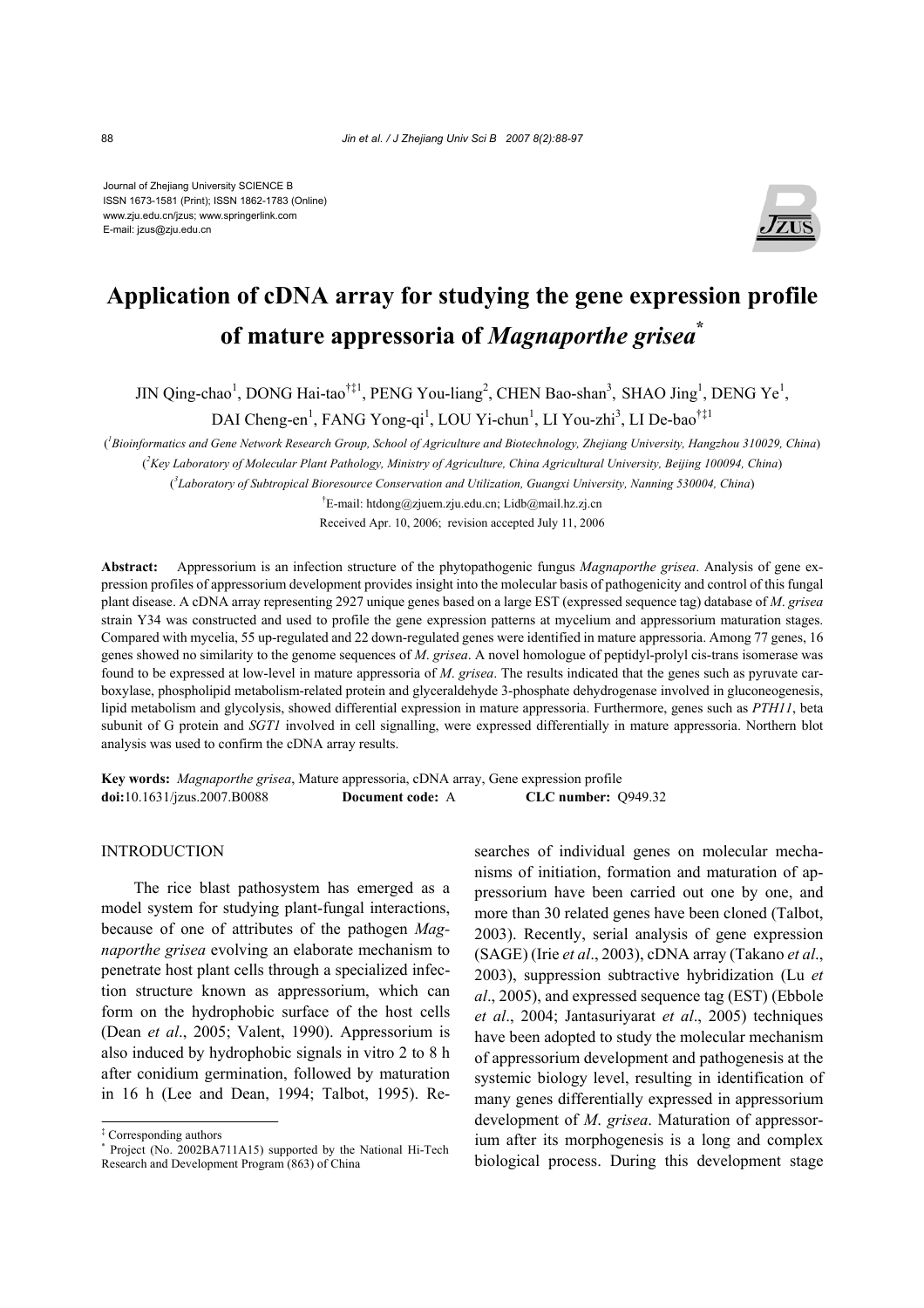turgor in appressorium generates and accumulates, which affects differentiation of penetration pegs and pathogenicity of the pathogen (Talbot, 2003; Thines *et al*., 2000). The molecular mechanism of appressorium maturation during turgor accumulation in the aspect of system biology is not well studied. In this study, we used an *M*. *grisea* cDNA array to detect gene expression profiles of mycelia and mature appressoria (20 h after conidium germination). Seventy-seven differentially expressed genes that are related to appressorium maturation were identified. Our data provide insight into appressorium development, as well as the molecular mechanisms mediating *M*. *grisea* development and pathogenesis.

# MATERIALS AND METHODS

# *M***.** *grisea* **culture and total RNA extraction**

The strain of *M*. *grisea* Y34 used in this study was isolated from Yunnan Province of China (Zheng *et al*., 1998). The fungus was grown in oatmeal agar medium (juice after 50 g oatmeal was boiled, 15 g agar, 1 L water) for 10 d (28 °C, 12/12 h alternating day and night), and conidia suspension filtered once through Miracloth (Calbiochem, USA) was used for the following different purposes.

For vegetative mycelia, conidia suspension was cultured in liquid complete media (CM) (Talbot *et al*., 1993) for 72 h at 28  $^{\circ}$ C with a rotary shaking at 150 r/min for RNA extraction. Mycelia were collected from three independent experiments.

For appressorium formation, about 50 µl of conidia suspension  $(10^5 \text{ conidia/ml})$  was placed on transparent films (Gaoke, China) and kept for induction of appressoria at 28 °C in humid box. Twenty hours after inoculation, fluid droplets on the films were removed, the films adhering to appressoria were quickly soaked in liquid nitrogen, and appressoria were scraped with a blade off for RNA extractions from the frozen films. Appressoria was collected from three independent experiments.

The total RNA from mycelia and appressoria of *M*. *grisea* was extracted immediately with Trizol™ reagent (Gibco-BRL, USA), according to the manufacturer's instructions. Contaminating genomic DNA was removed by treatment with RNase-free DNase (Promega, USA).

#### **Preparation of cDNA arrays**

We constructed a cDNA library of *M*. *grisea* Y34 prepared from mixed mRNA at mycelia, conidia, and different germlings of appressorium development process. From the cDNA library a total 13057 ESTs were acquired, which assembled 4756 unique ESTs. All EST and unique EST sequences can be found at our laboratory database (www.estarray.org). For the preparation of cDNA array, 4756 unique clones were amplified by PCR using universal  $M_{13}$  primers (5′-CCCAGTCACGACGTTGTAAAACG-3′ and 5′-AGCGGATAACAATTTCACACAGG-3′). The clones that did not amplify or that produced nonspecific PCR products, as determined by gel electrophoresis were discarded, while other 2927 cDNA samples were selected for array printing. The PCR products precipitated by isopropanol were resuspended in 15 µl of a denatured solution containing 0.4 mol/L NaOH and 10 mmol/L EDTA until they were printed on the arrays. The arrays were printed on Immobilon™-Ny+transfer membranes (Millipore, USA) using a GeneTAC™ G3 arrayer (Genomic Solutions, USA). Every cDNA sample was duplicated twice in each array. Additionally, several control clones from ribosomal RNA were also included.

#### **Probe preparation and hybridization**

Hybridization probes were prepared respectively from total RNA samples isolated from mycelia and mature appressoria. The RNA samples were labelled with  $\alpha$ <sup>-33</sup>P-dCTP during the first-strand reverse transcription reactions. A typical labelling reaction contained 20 mmol/L each of dATP, dTTP and dGTP, 10 mmol/L dCTP and 5  $\mu$ l of  $\alpha$ <sup>-33</sup>P-dCTP (10 mCi/ml, Amersham, USA), 10 µl of 5×First-Strand Buffer, 0.5 mmol/L DTT and 400 units SuperScript™ II RNase H− Reverse Transcriptase (Invitrogen, USA), 0.3 µg oligo(dT) $_{16}$  primer, 0.1 µg random hexamer primer and 5 µg of total RNA in a reaction volume of 50 µl. The reaction proceeded at 42 °C for 2 h, and the products were purified using a Sephadex G-50 column (Amersham, USA).

cDNA array was irradiated  $(60 \text{ mJ/cm}^2)$  by UV crosslinker (UVP Inc., USA) before hybridization. The hybridizations were performed overnight at 60 °C in a hybridization oven (ThermoHybaid, UK). Subsequently, the nylon membranes were washed twice at 60 °C in  $2 \times$ SSC and 0.1% (w/v) SDS for 20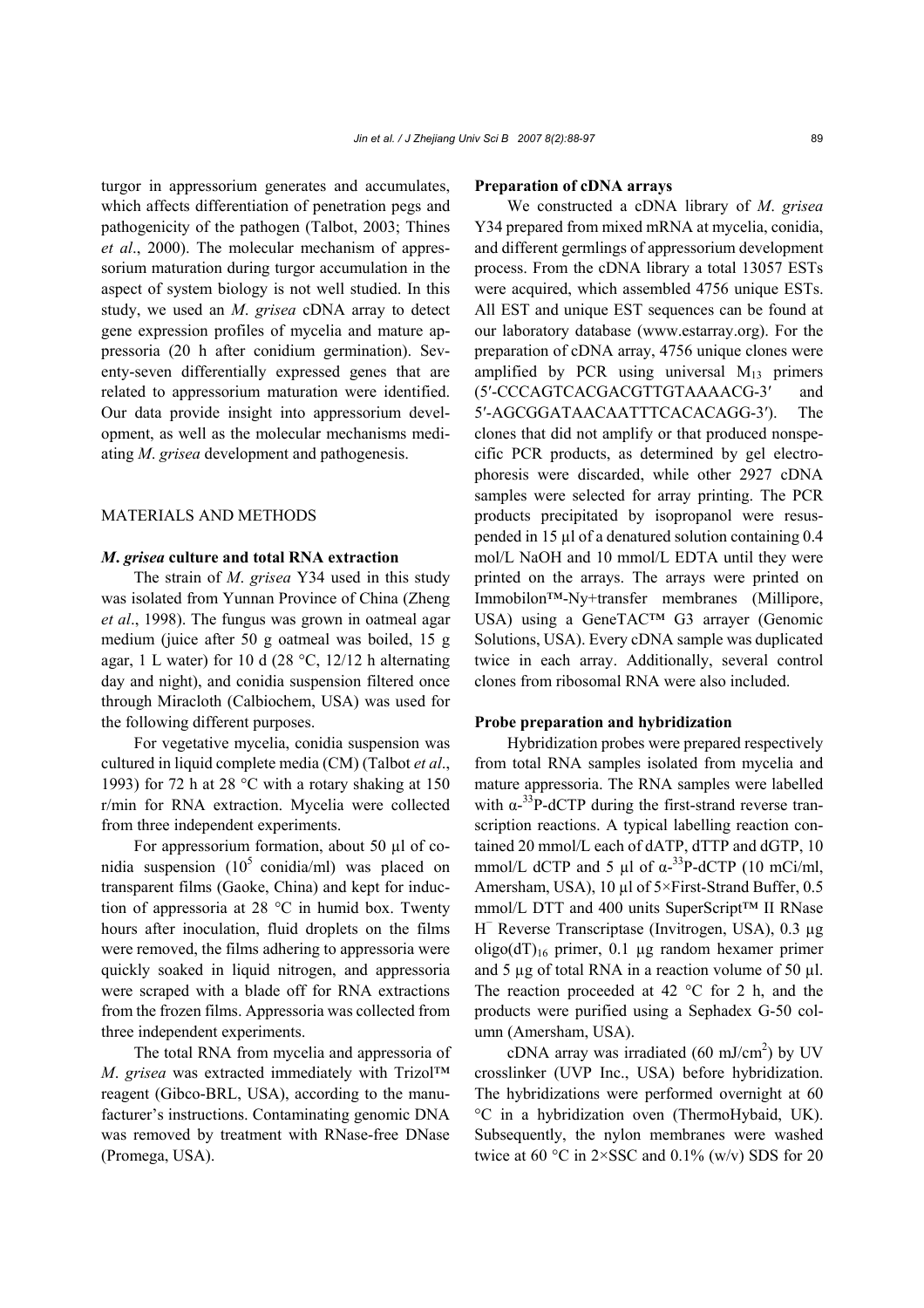min and once 60 °C in  $0.1 \times SSC$  and  $0.1\%$  (w/v) SDS for 20 min. Three individual hybridization experiments were performed for each sample.

### **cDNA array analysis**

The signals of the array were absorbed by storage phosphor screen (Kodak, Japan) for 3 d, and signal intensities were measured by scanning the storage phosphor screen with Typhoon 9200 PhosphorImager (Amersham, USA). The signal intensity of each cDNA spot on the array was quantified using software ArrayVision 6.0 (Imaging Research, Canada). With this program, the normalization between different cDNA arrays was performed by using a spot's signal intensity to divide the average signal intensity of the whole image (global normalization). Total 6 nARVOL (normalized AR volume) values were acquired for each gene per sample. The regularized *t*-test approach in the Cyber-T program (http://visitor.ics.uci.edu/genex/cybert/) was used to determine gene expression changes between two samples. All cDNA expression data are available at http://www.estarray.org/array/default.asp.

# **Quality control**

In order to test whether PCR products of the genes on the cDNA array were right, 192 PCR products were ligated into pGEM®-T Easy vector (Promega, USA) and transformed into *Escherichia coli* DH5α cells by electroporation using a Gene Pulser Xcell™ System (Bio-Rad, USA) according to the manufacturer's instructions.

Individual recombinant colonies were inoculated into 1 ml of  $2\times$ YT (yeast extract-tryptone) liquid medium (16 g tryptone, 10 g yeast extract, 5 g NaCl in one liter) in the single wells of 96-well micro plates, and centrifuged for 15 h at 200 r/min. Plasmid DNA was extracted following the protocol of plasmid DNA purification kits (Millipore, USA). We sequenced these 192 cDNA clones from 5' and 3' end on a MegaBACE™ 1000 automated sequencer (Molecular Dynamics, USA) using standard  $M_{13}$  primers (5′-CCCAGTCACGACGTTGTAAAACG-3′ and 5′-AGCGGATAACAATTTCACACAGG-3′) and the DYEnamic ET Dye Terminator Cycle Sequencing Kit (Amersham, USA).

Sequence alignment was carried out with standalone BLAST against the above *M*. *grisea* EST sequence database. Description of preparation, analysis and quality control of cDNA array can be found in the published papers of our laboratory (Deng *et al*., 2006; Dong *et al*., 2005; Guo *et al*., 2005).

# **Northern blot hybridization**

About 5 µg of total RNA from the above mycelia and mature appressoria was separated on a  $1\%$  (w/v) denaturing formaldehyde gel and then transferred to a nylon membrane (Millipore, USA) according to the method in (Sambrook and Russell, 2001). Candidate genes as probes came from differentially expressed genes by cDNA array analysis. Probes were labelled through PCR amplification with  $\alpha$ -<sup>33</sup>P-dCTP (Amersham, USA) using Prime-a-gene® Labelling System (Promega, USA). Hybridization methods and corresponding buffer were the same to method in (Sambrook and Russell, 2001). The hybridization signals on the membranes were absorbed by storage phosphor screen (Kodak, Japan) for 3 d, and signal intensities were measured by Typhoon 9200 PhosphorImager (Amersham, USA).

# **RESULTS**

#### **Appressorium induction of** *M. grisea*

At 20 h after conidia inoculation on hydrophobic surfaces, more than 95% conidia germinated and formed seal brown mature appressoria, with appressorium pores being seen clearly (Fig.1). Total RNA samples from mycelia and mature appressoria were used in probe preparation for hybridization of cDNA array.



**Fig.1 Appressoria of** *M***.** *grisea* **Y34 on a hydrophobic surface inoculated for 20 h (16×20)**

# **Analysis of cDNA array hybridization results**

The cDNA array containing 2927 unique genes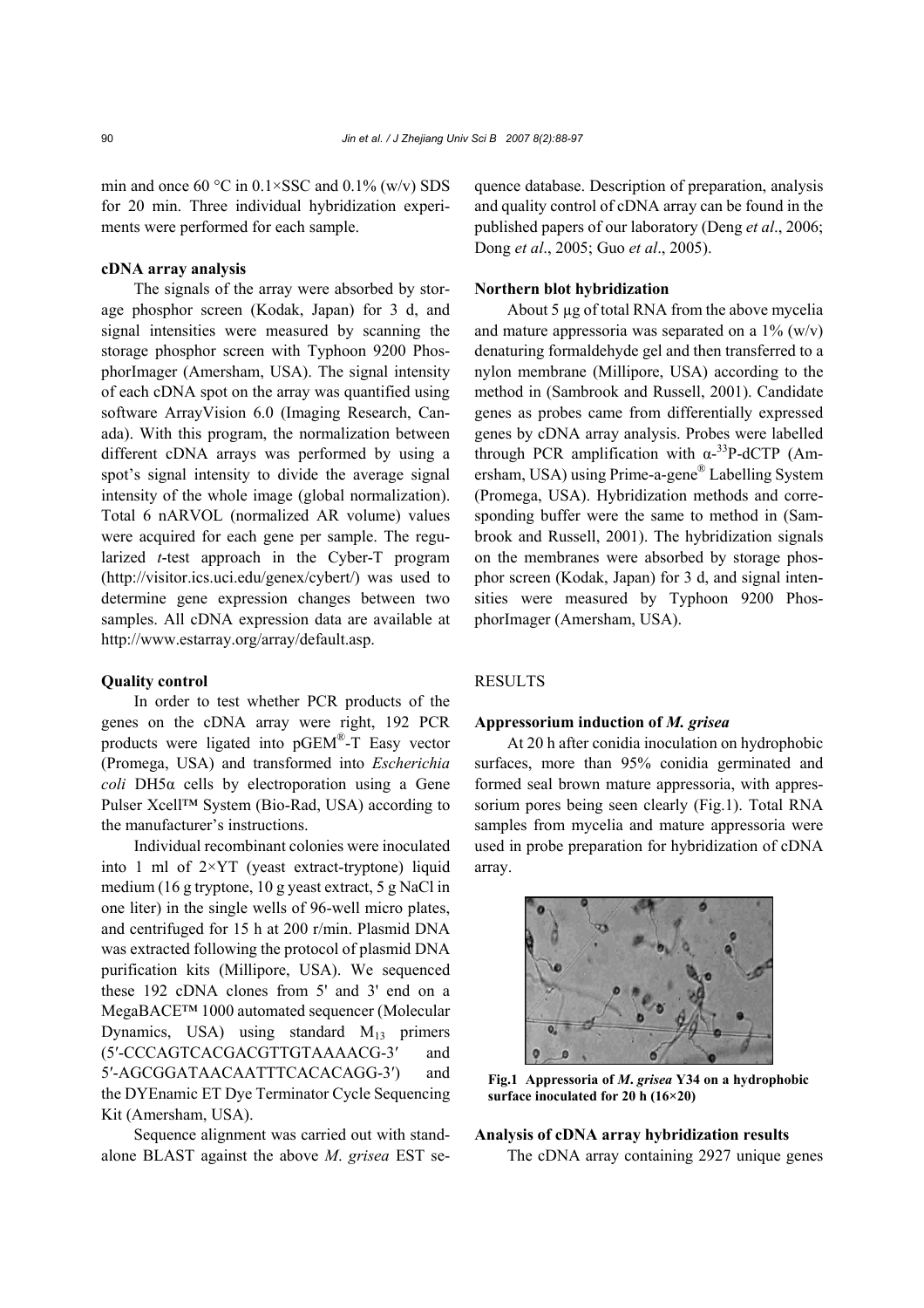of *M*. *grisea* was based on a large collection of the fungal ESTs. For cDNA array construction, PCR amplified inserts of the unique genes were spotted. In addition, a collection of control clones from ribosomal RNA were included in the cDNA array. The identity of 192 randomly chosen DNA clones from the unique genes was confirmed by resequencing. In all cases, the sequences of the clones plated on the cDNA array were identical to the original EST sequence. This confirmation increases confidence in the identity of clones spotted on the cDNA array.

In order to maximize the statistical reliability of the data, different biological and technical replicates were carried out as follows. Three biological replicates were carried out with new tissues grown under the conditions described above. In addition, for each biological replicate, two technical replicates (each PCR fragment was arrayed twice on each nylon membrane) were used for hybridization. The probe made from mature appressoria was hybridized with the cDNA array for three times and the coefficient of determination  $(R^2)$  was 0.96, 0.96 and 0.99. The same procedure was done using a probe made from mycelia, and  $R^2$  was 0.94, 0.94 and 0.99. Above results indicated that repeat experiments on cDNA array hybridization were good and that the array data could be used for further analysis.

Fig.2 shows scanning images of the cDNA array after hybridization with isotopic nucleotide labelled probes. Images of the cDNA array were quantified using the software ArrayVision 6.0. Scatter plots of the transcript abundance of 2927 unique genes from mycelia and mature appressoria are shown in Fig.3. Signal values of most scatter dots were less than 1 [ $log(transformed value) < 0$ ] in mycelia and mature appressoria, which indicated the transcript abundance of most genes at both stages was low. Most of the gene dots lied close to the diagonal line, showing that the transcript abundance of these genes in mycelia and mature appressoria was similar. Some gene dots lied far from the diagonal line, indicating these genes were differentially expressed between two stages; the farther from the diagonal line the dots were, the bigger the difference in expression level.

# **Differentially expressed genes in mature appressoria**

The Cyber-T program calculates the fold change

and significance of the difference in expression. In order to maximize the screening reliability of differentially expressed genes, genes that met the following three criteria were identified as differentially expressed genes: (1) confidence level of *P*<0.01, (2) fold change cutoff of the signal value being more than 3, (3) larger signal value of gene with at least one of any two stages being larger than 0.2 (nARVOL). According to these criteria, 77 differentially expressed genes were



**Fig.2 Scanning images of the cDNA array after hybridization with isotopic nucleotide [α-33P]-labelled probes. (a) Mycelia; (b) Appressoria**



**Fig.3 Scatter plot comparing the cDNA array hybridization signal values of mycelia and mature appressoria**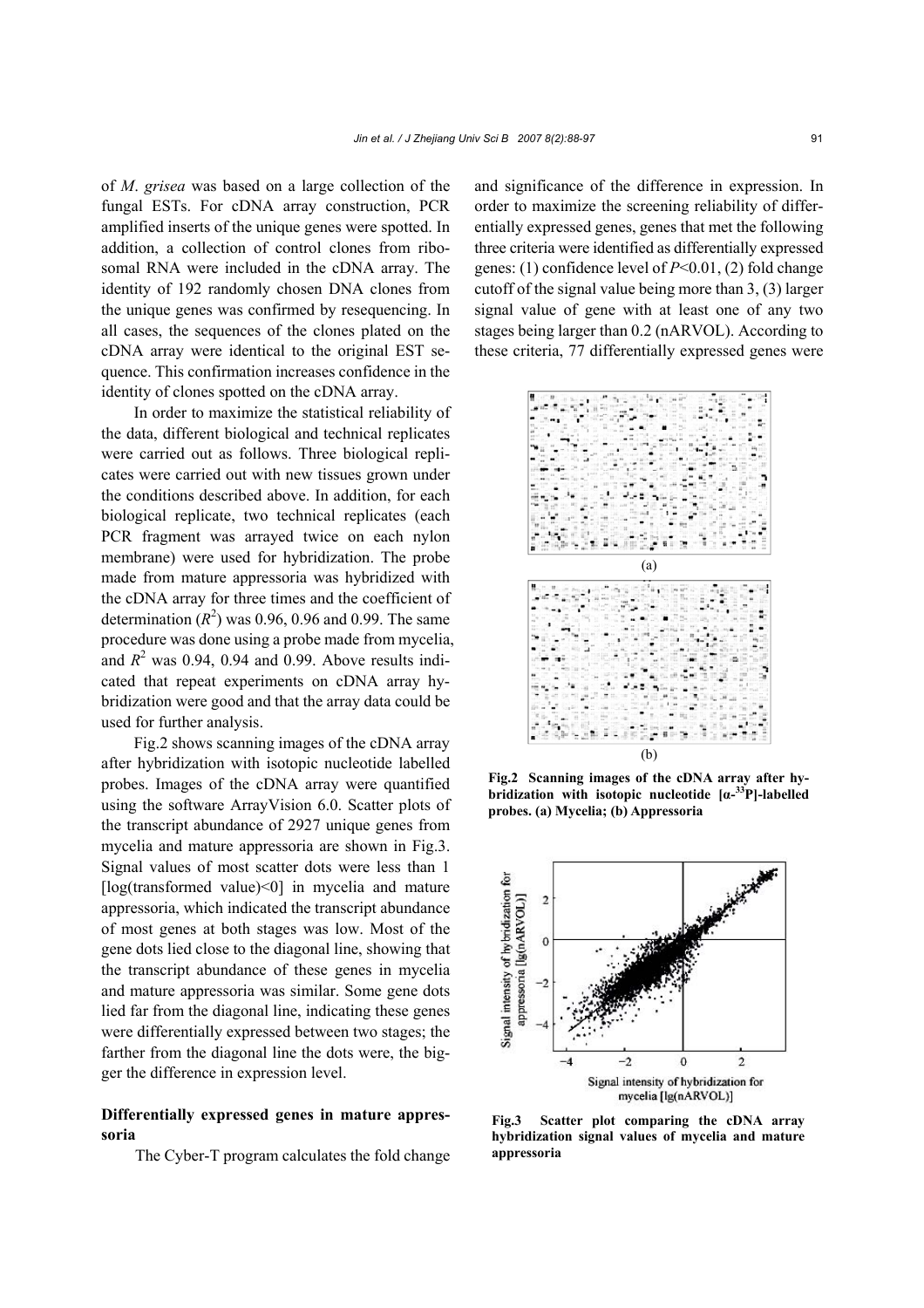identified in mature appressoria compared with mycelia. Of these, 55 genes were up-regulated and 22 genes were down-regulated (Table 1).

The sequences of 77 differentially expressed genes from mature appressoria of *M*. *grisea* Y34 were performed BLASTn searches against the draft sequences of the *M*. *grisea* 70-15 genome (http:// www.broad.mit.edu/annotation/fungi/magnaporthe/). A total of 61 genes could be matched with the *M*. *grisea* genome database  $(E<10^{-3})$ , the remaining 16 genes showed no similarity to the genome sequences of *M. grisea* ( $E \ge 10^{-3}$ ) (Table 1). We know that only about 4% genome sequence of *M*. *grisea* was not obtained (Dean *et al*., 2005). So the 16 unique transcripts could not match the genome sequences of *M*. *grisea* 70-15, probably because they fall within gaps of genome sequences although they may also represent genes unique to *M*. *grisea* Y34.

In order to annotate the 77 differentially expressed genes, we performed BLASTx searches against the NCBI (the National Center for Biotechnology Information) protein database (Table 1). A total 32 genes showed no homology with identified proteins deposited in the NCBI database  $(E \ge 10^{-3})$ . These genes were considered unknown novel genes differentially expressed in the mature appressoria of *M*. *grisea*. Other 45 genes had significant matches  $(E<10<sup>-3</sup>)$  and were given functional annotation. Among the 45 annotated genes, only 12 genes were annotated known or hypothetical protein of *M*. *grisea*, the remaining 33 genes had hits with proteins of other origins.

# **Novel homologue of peptidyl-prolyl cis-trans isomerase**

A gene *CYP1* encoding peptidyl-prolyl cis-trans isomerase (PPIase) (GenBank accession No. AF293848) can serve as a virulence determinant during plant infection (Viaud *et al*., 2002), another homologue of PPIase (GenBank accession No. AI068531) was found up-regulated in conidia of *M*. *grisea* (Takano *et al*., 2003). We found a homologue of PPIase (GenBank accession No. CK923388) down-regulated in mature appressoria. BLASTn searches were performed against *M*. *grisea* genome database with the results indicating three clones CK923388, AF293848 and AI068531 could match

respectively three predicted genes MG08104.4 (*E* value= $10^{-48}$ ), MG10447.4 (*E* value=0) and MG07389.4 (*E* value= $10^{-174}$ ). We further compared conserved domains of three predicted genes encoding proteins using NCBI Conserved Domain Search Database (http://ncbi.nih.gov/Structure/cdd/cdd.shtml) (Fig.4). The clone AI068531 had PPIC (peptidylprolyl isomerase C)-type PPIase domain (rotamase). Clones CK923388 and AF293848 had a cyclophilin\_ABH domain, but the domain laid in different location of open reading frame of two genes, N-terminal extension of the former gene and C-terminal extension of the later gene. So the homologue of PPIase identified from this study was a novel gene expressing weakly in mature appressria of *M*. *grisea*.



**Fig.4 Comparison of conserved domains of open reading frames of peptidyl-prolyl cis-trans isomerase homologues**

CK923388, cyclophilin\_ABH [cyclophilin A, B and H-like cyclophilin-type peptidyl-prolyl cis-trans isomerase (PPIase) domain], *E* value=10<sup>−</sup>70; AF293848, cyclophilin ABH, *E* value= $10^{-61}$ ; AI068531, rotamase (PPIC-type PPIase domain), *E* value=10<sup>−</sup>16, WW [domain with 2 conserved Trp (W) residues],  $E$  value= $10^{-4}$ . The number above bold lines indicates the number of amino acids in open reading frames of peptidyl-prolyl cis-trans isomerase homologues

#### **Northern blot analysis**

Northern blot analysis was done to confirm the cDNA array results. Eleven genes for analysis were randomly picked from 77 differentially expressed genes (Fig.5). Seven genes (CK918905, CK917797, CK926361, CK919831, CK926422, CK922573 and CK925364) were up-regulated in mature appressoria compared with mycelia. The remaining four genes (CK926411, CK914039, CK923388 and CK921137) were down-regulated in mature appressoria. These results are consistent with the cDNA array results and confirm the cDNA array experiment is reliable.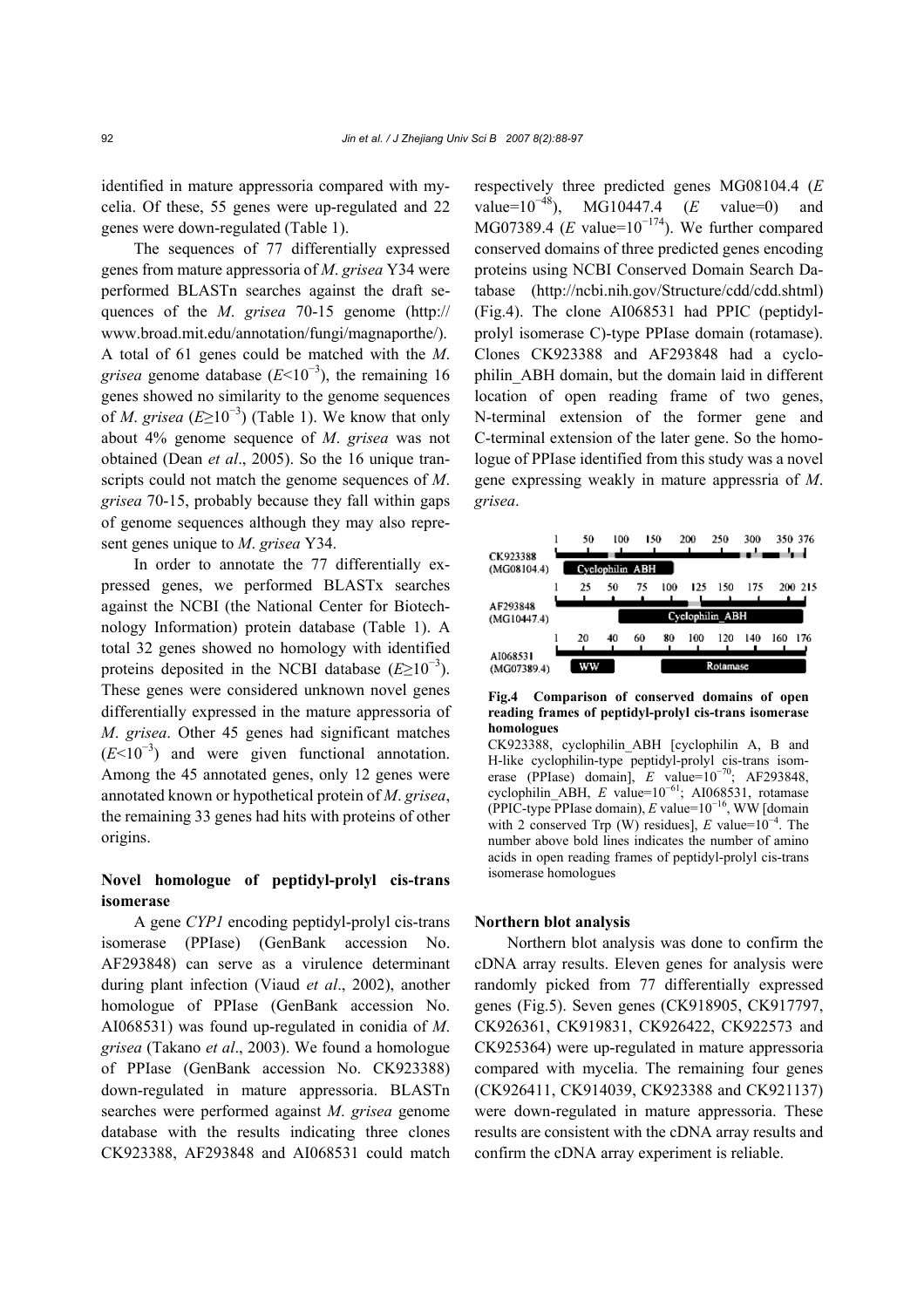| Clone                      | GenBank No. | Annotation                                                                             | E value          | Signal intensity |                     | Fold                |
|----------------------------|-------------|----------------------------------------------------------------------------------------|------------------|------------------|---------------------|---------------------|
|                            |             |                                                                                        |                  |                  | Mycelia Appressoria | change <sup>b</sup> |
| Up-regulated               |             |                                                                                        |                  |                  |                     |                     |
| p3fmgcf 003968             | CK916894    | Pyruvate carboxylase 2 (Candida robusta)                                               | $\mathbf{0}$     | 3.5              | 13.8                | 4.0                 |
| p3fmgc 016531              | CK925431    | Related to coclaurine N-methyltransferase (Neurospora 2E-110                           |                  | 5.0              | 15.4                | 3.1                 |
| p3fmgc 014963              | CK924418    | crassa)<br>Similar to dTDP-D-glucose 4,6-dehydratase (Arabidopsis $1E-77$<br>thaliana) |                  | 1.6              | 4.8                 | 3.1                 |
| p3fmgc 017013              | CK925780    | Heterochromatin protein 1 (Drosophila melangaster)                                     | $7E-10$          | 0.6              | 4.0                 | 6.3                 |
| p3fmgc_015770              | CK924917    | Cutinase transcription factor 1 beta ( <i>Fusarium solani</i> )                        | $\boldsymbol{0}$ | 3.1              | 9.5                 | 3.1                 |
| p3fmgcf 004759             | CK917547    | 60S ribosomal protein L27 (Cryptococcus neoformans)                                    | $2E-14$          | 0.5              | 1.9                 | 3.8                 |
| p3fmgc_014039              | CK923805    | 60S ribosomal protein L20 (Candida robusta)                                            | $\boldsymbol{0}$ | 2.3              | 6.9                 | 3.0                 |
| p3fmgc 009740              | CK920976    | 60S acidic ribosomal protein P2 (Fusarium culmorum)                                    | $1E-20$          | 0.4              | 1.2                 | 3.1                 |
| p3fmgcf 003681             | CK916638    | 60S acidic ribosomal protein P0 (Podospora anserina)                                   | $\boldsymbol{0}$ | 0.9              | 2.9                 | 3.1                 |
| p3fmgcf 003730             | CK916679    | Protein transport protein sec73 (Schizosaccharomyces<br><i>pombe</i> )                 | $\boldsymbol{0}$ | 0.2              | 0.9                 | 3.8                 |
| p3fmgc_006682              | CK918982    | $H+/nucleoside cotransporter (Aspergillus fumigatus)$                                  | $7E-167$         | 1.4              | 4.6                 | 3.2                 |
| p3fmgc 010096              | CK921272    | Nucleoporin nup184 (Schizosaccharomyces pombe)                                         | $8E - 44$        | 0.5              | 2.4                 | 4.5                 |
| p3fmgc_015331              | CK924608    | Tubulin alpha-1 chain (Aspergillus nidulans)                                           | $\boldsymbol{0}$ | 4.0              | 13.1                | 3.3                 |
| p3fmgc_007888              | CK919831    | Hydrophobin-like protein Mpg1 precursor (Magnaportha<br>grisea)                        | $\mathbf{0}$     | 0.4              | 1.5                 | 4.0                 |
| p3fmgc 007879              | CK919824    | Putative zinc knuckle domain protein (Byr3) (Aspergillus 1E-25<br>fumigatus)           |                  | 0.4              | 1.3                 | 3.1                 |
| p3fmgc_015536              | CK924732    | Putative NADH-ubiquinone oxidoreductase B18 subunit 6E-29<br>(Aspergillus fumigatus)   |                  | 3.4              | 10.8                | 3.2                 |
| p3fmgcf 005058             | CK917797    | Phospholipid metabolism-related protein (Cryptococcus 1E-24<br>neoformans)             |                  | 0.9              | 3.3                 | 3.5                 |
| p3fmgc 015911              | CK924986    | Putative transcriptional regulator (Magnaporthe grisea)                                | $2E - 40$        | 1.9              | 8.6                 | 4.4                 |
| p3fmgc_006559              | CK918905    | Putative Sgt1 protein (Aspergillus fumigatus)                                          | $9E-101$         | 6.4              | 21.7                | 3.4                 |
| p3fmgc_018263              | CK926361    | G-protein beta like WD repeat protein (Fusarium ox-<br><i>ysporum</i> )                | $\boldsymbol{0}$ | 0.9              | 2.8                 | 3.0                 |
| p3fmgc 016443              | CK925364    | Integral membrane protein (Aspergillus fumigatus)                                      | $3E-95$          | 0.4              | 1.3                 | 3.1                 |
| p3fmgc_018350              | CK926422    | UVI-1 gene induced by near-UV light (Bipolaris oryzae)                                 | $4E - 72$        | 0.3              | 1.7                 | 5.0                 |
| p3fmgc 012062              | CK922573    | Signal recognition particle 14 kD protein (Aspergillus<br>fumigatus)                   | $3E-11$          | 0.4              | 1.6                 | 4.0                 |
| p3fmgc 019369              | CK927054    | Copper metallothionein (Neurospora crassa)                                             | $7E-4$           | 0.3              | 0.9                 | 3.2                 |
| p3fmgc 010478              | CK921529    | Hypothetical protein MG03625.4 (Magnaporthe grisea)                                    | $\boldsymbol{0}$ | 0.2              | 0.8                 | 3.4                 |
| p3fmgc 006276              | CK918694    | Predicted protein MG04367.4 (Magnaporthe grisea)                                       | $\boldsymbol{0}$ | 0.5              | 1.7                 | 3.4                 |
| p3fmgc 013687              | CK923540    | Hypothetical protein MG04654.4 (Magnaporthe grisea)                                    | 0                | 1.4              | 4.8                 | 3.5                 |
| p3fmgc_006351              | CK918755    | Hypothetical protein MG04836.4 (Magnaporthe grisea)                                    | $\boldsymbol{0}$ | 1.8              | 5.8                 | 3.2                 |
| p3fmgc_016377              | CK925316    | Hypothetical protein MG09618.4 (Magnaporthe grisea)                                    | $\overline{0}$   | 3.1              | 9.8                 | 3.1                 |
| p3fmgc_012651 <sup>a</sup> | CK923046    | Unknown                                                                                | -                | 3.1              | 12.9                | 4.1                 |
| p3fmgcf_004538             | CK917359    | Unknown                                                                                |                  | $1.8\,$          | 6.2                 | 3.4                 |
| p3fmgc_010655 <sup>a</sup> | CK921636    | Unknown                                                                                |                  | 2.7              | 9.2                 | 3.4                 |
| p3fmgc 007568              | CK919581    | Unknown                                                                                |                  | $1.1\,$          | 3.3                 | 3.0                 |
| p3fmgc_017202              | CK925886    | Unknown                                                                                |                  | $1.0\,$          | 3.2                 | 3.2                 |
| p3fmgc_006167 <sup>a</sup> | CK918615    | Unknown                                                                                | -                | 1.1              | 3.8                 | 3.5                 |
| p3fmgc_005954              | CK918534    | Unknown                                                                                | —                | 3.7              | 13.1                | 3.6                 |
| p3fmgc_016946              | CK925761    | Unknown                                                                                | -                | $6.8\,$          | 25.2                | 3.7                 |
| p3fmgc_018594              | CK926628    | Unknown                                                                                |                  | $1.1\,$          | 5.3                 | 4.9                 |
| p3fmgc_009430 <sup>a</sup> | CK920812    | Unknown                                                                                |                  | $8.2\,$          | 25.4                | 3.1                 |
| p3fmgc 009675 <sup>a</sup> | CK920940    | Unknown                                                                                |                  | $1.5\,$          | 5.0                 | 3.4                 |
| p3fmgcf_004668             | CK917466    | Unknown                                                                                |                  | 2.3              | 8.4                 | 3.7                 |

**Table 1 Differentially expressed genes in mature appressoria of** *M***.** *grisea*

(continued in the next page)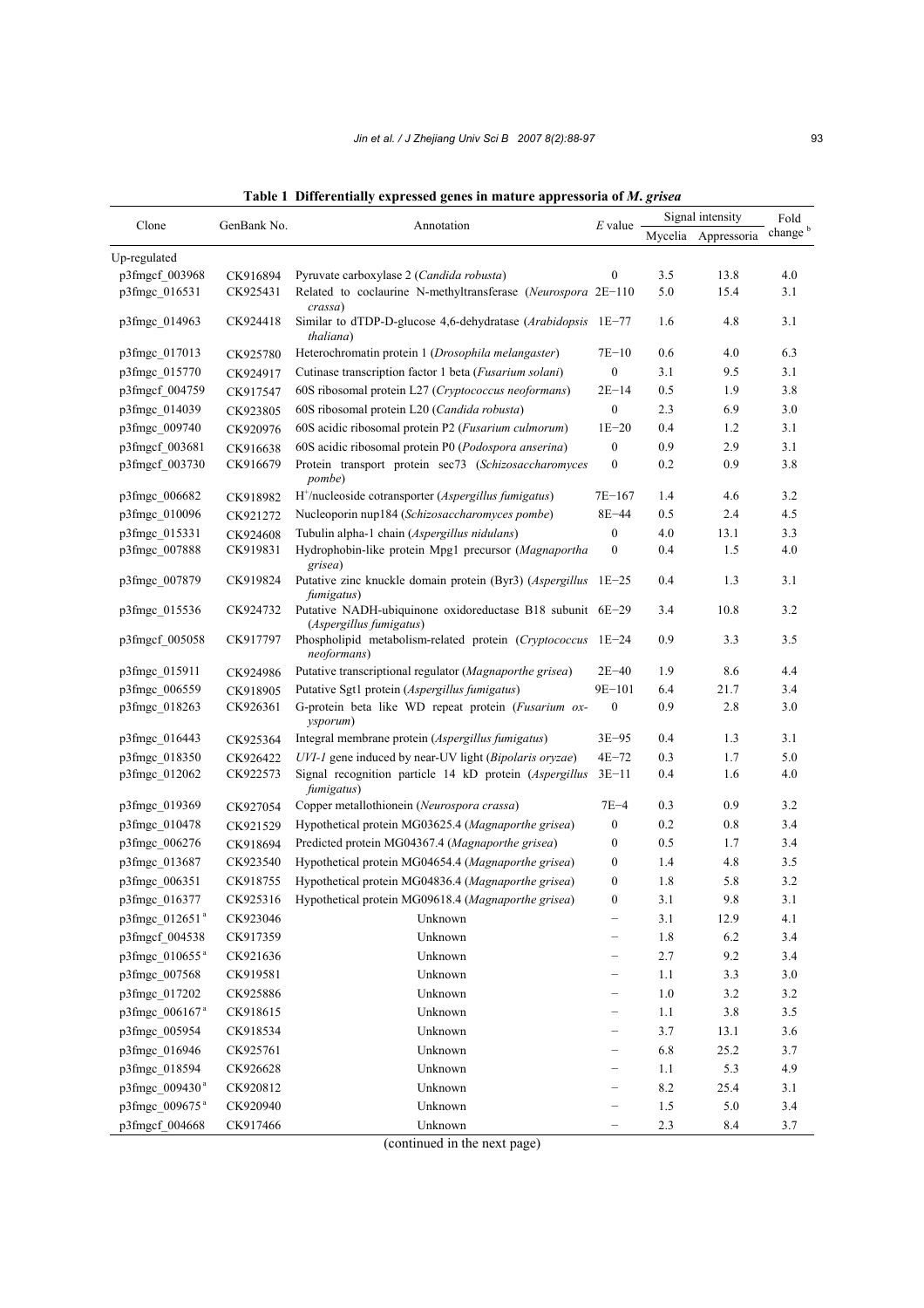| Clone                                                                                                                                                              | GenBank No. | Annotation                                                              | $E$ value $\cdot$        | Signal intensity |             | Fold                |  |
|--------------------------------------------------------------------------------------------------------------------------------------------------------------------|-------------|-------------------------------------------------------------------------|--------------------------|------------------|-------------|---------------------|--|
|                                                                                                                                                                    |             |                                                                         |                          | Mycelia          | Appressoria | change <sup>b</sup> |  |
| p3fmgc 006635 <sup>a</sup>                                                                                                                                         | CK918945    | Unknown                                                                 | $\overline{\phantom{0}}$ | 1.4              | 4.3         | 3.1                 |  |
| p3fmgc_007193 <sup>a</sup>                                                                                                                                         | CK919313    | Unknown                                                                 |                          | 0.4              | 2.2         | 5.2                 |  |
| p3fmgc_015653 <sup>a</sup>                                                                                                                                         | CK924820    | Unknown                                                                 |                          | 0.4              | 1.9         | 4.6                 |  |
| p3fmgc_015571 <sup>a</sup>                                                                                                                                         | CK924761    | Unknown                                                                 |                          | 0.6              | 2.1         | 3.3                 |  |
| p3fmgc_010647 <sup>a</sup>                                                                                                                                         | CK921629    | Unknown                                                                 |                          | 0.4              | 1.6         | 3.9                 |  |
| p3fmgc 016358                                                                                                                                                      | CK925300    | Unknown                                                                 |                          | 0.5              | 1.6         | 3.2                 |  |
| p3fmgc_012659 <sup>a</sup>                                                                                                                                         | CK923053    | Unknown                                                                 |                          | 0.3              | 1.2         | 3.6                 |  |
| p3fmgcf 004487                                                                                                                                                     | CK917315    | Unknown                                                                 | $\overline{\phantom{0}}$ | 1.1              | 3.7         | 3.3                 |  |
| p3fmgc_012479 <sup>a</sup>                                                                                                                                         | CK922902    | Unknown                                                                 |                          | 0.4              | 1.8         | 4.0                 |  |
| p3fmgc_016180                                                                                                                                                      | CK925181    | Unknown                                                                 |                          | 0.3              | 1.4         | 4.9                 |  |
| p3fmgcf 004752                                                                                                                                                     | CK917541    | Unknown                                                                 |                          | 8.4              | 25.4        | 3.0                 |  |
| p3fmgc_008171 <sup>a</sup>                                                                                                                                         | CK920009    | Unknown                                                                 |                          | 0.4              | 1.3         | 3.4                 |  |
| p3fmgc 012910                                                                                                                                                      | CK923215    | Unknown                                                                 |                          | 2.4              | 7.7         | 3.2                 |  |
| p3fmgc_014484 <sup>a</sup>                                                                                                                                         | CK924087    | Unknown                                                                 |                          | 0.3              | 0.8         | 3.1                 |  |
| Down-regulated                                                                                                                                                     |             |                                                                         |                          |                  |             |                     |  |
| p3fmgc 018329                                                                                                                                                      | CK926411    | Glyceraldehyde 3-phosphate dehydrogenase<br>$(Po-$<br>dospora anserina) | $\boldsymbol{0}$         | 3.9              | 0.6         | 6.0                 |  |
| p3fmgcf 000490                                                                                                                                                     | CK913975    | RNA 3'-terminal phosphate cyclase-like protein (Can-<br>dida robusta)   | $\boldsymbol{0}$         | 3.2              | 1.0         | 3.2                 |  |
| p3fmgcf 004048                                                                                                                                                     | CK916959    | Heat shock protein Sti1 (Candida robusta)                               | $7E-16$                  | 1.0              | 0.3         | 3.7                 |  |
| p3fmgc_013455                                                                                                                                                      | CK923388    | Peptidyl-prolyl cis-trans isomerase (Neurospora 9E-115                  |                          | 1.6              | 0.5         | 3.3                 |  |
| p3fmgc 016518                                                                                                                                                      | CK925421    | crassa)<br>Possible copper transport protein Ctr2 (Candida ro-          | $1E-19$                  | 1.2              | 0.3         | 4.4                 |  |
| p3fmgc 017343                                                                                                                                                      | CK925929    | busta)<br>Related to GTPase activating protein (Neurospora<br>crassa)   | $\boldsymbol{0}$         | 2.0              | 0.6         | 3.3                 |  |
| p3fmgc 009930                                                                                                                                                      | CK921137    | b-ZIP transcription factor IDI-4 ( <i>Podospora anserina</i> )          | $3E-15$                  | 1.0              | 0.2         | 4.9                 |  |
| p3fmgc 010939                                                                                                                                                      | CK921810    | Reverse transcriptase (Magnaporthe grisea)                              | $1E-179$                 | 3.5              | 1.1         | 3.3                 |  |
| p3fmgcf_000222                                                                                                                                                     | CK913775    | Elongation factor 1-alpha (Aspergillus oryzae)                          | $\boldsymbol{0}$         | 1.7              | 0.6         | 3.0                 |  |
| p3fmgc_007834                                                                                                                                                      | CK919784    | Putative TBC domain protein (Aspergillus fumigatus)                     | $7E-100$                 | 1.2              | 0.3         | 3.6                 |  |
| p3fmgcf_000566                                                                                                                                                     | CK914039    | Integral membrane protein, Pth11 (Magnaporthe<br>grisea)                | $5E-17$                  | 2.8              | 0.6         | 4.4                 |  |
| p3fmgc 005845                                                                                                                                                      | CK918469    | Putative transposase (Magnaporthe grisea)                               | $\boldsymbol{0}$         | 1.3              | 0.3         | 4.0                 |  |
| p3fmgc_017874                                                                                                                                                      | CK926198    | Related to spore coat protein sp96 precursor (Neuro-<br>spora crassa)   | $4E-12$                  | 3.5              | 0.5         | 7.3                 |  |
| p3fmgc 007636                                                                                                                                                      | CK919625    | Male sterility protein 2 (Arabidopsis thaliana)                         | $4E-15$                  | 1.3              | 0.4         | 3.3                 |  |
| p3fmgc_006724                                                                                                                                                      | CK919007    | Hypothetical protein MG00432.4<br>(Magnaporthe<br>grisea)               | $\boldsymbol{0}$         | 1.9              | 0.6         | 3.0                 |  |
| p3fmgc 013422                                                                                                                                                      | CK923366    | Hypothetical<br>protein MG10198.4<br>(Magnaporthe<br>grisea)            | $\boldsymbol{0}$         | $3.0$            | 0.9         | 3.4                 |  |
| p3fmgc_015509 <sup>a</sup>                                                                                                                                         | CK924710    | Unknown                                                                 | -                        | 155.5            | 48.7        | 3.2                 |  |
| p3fmgc_017596                                                                                                                                                      | CK926044    | Unknown                                                                 |                          | 1.2              | 0.2         | 4.9                 |  |
| p3fmgcf_003124 <sup>a</sup>                                                                                                                                        | CK916195    | Unknown                                                                 |                          | $0.8\,$          | 0.2         | 3.9                 |  |
| p3fmgc_007826                                                                                                                                                      | CK919778    | Unknown                                                                 |                          | 2.8              | 0.7         | 3.8                 |  |
| p3fmgc_005375                                                                                                                                                      | CK918157    | Unknown                                                                 |                          | 2.5              | 0.5         | 4.7                 |  |
| p3fmgcf_000736                                                                                                                                                     | CK914184    | Unknown                                                                 |                          | 1.2              | 0.4         | 3.0                 |  |
| indicates that clone showed no similarity to the genome sequences of M. grisea 70-15 ( $E \ge 10^{-3}$ ); <sup>b</sup> indicates that fold changes reached statis- |             |                                                                         |                          |                  |             |                     |  |

(Continuing the previewing page)

tical significance of the difference in expression level between mature appressoria and mycelia (confidence level of *P*<0.01)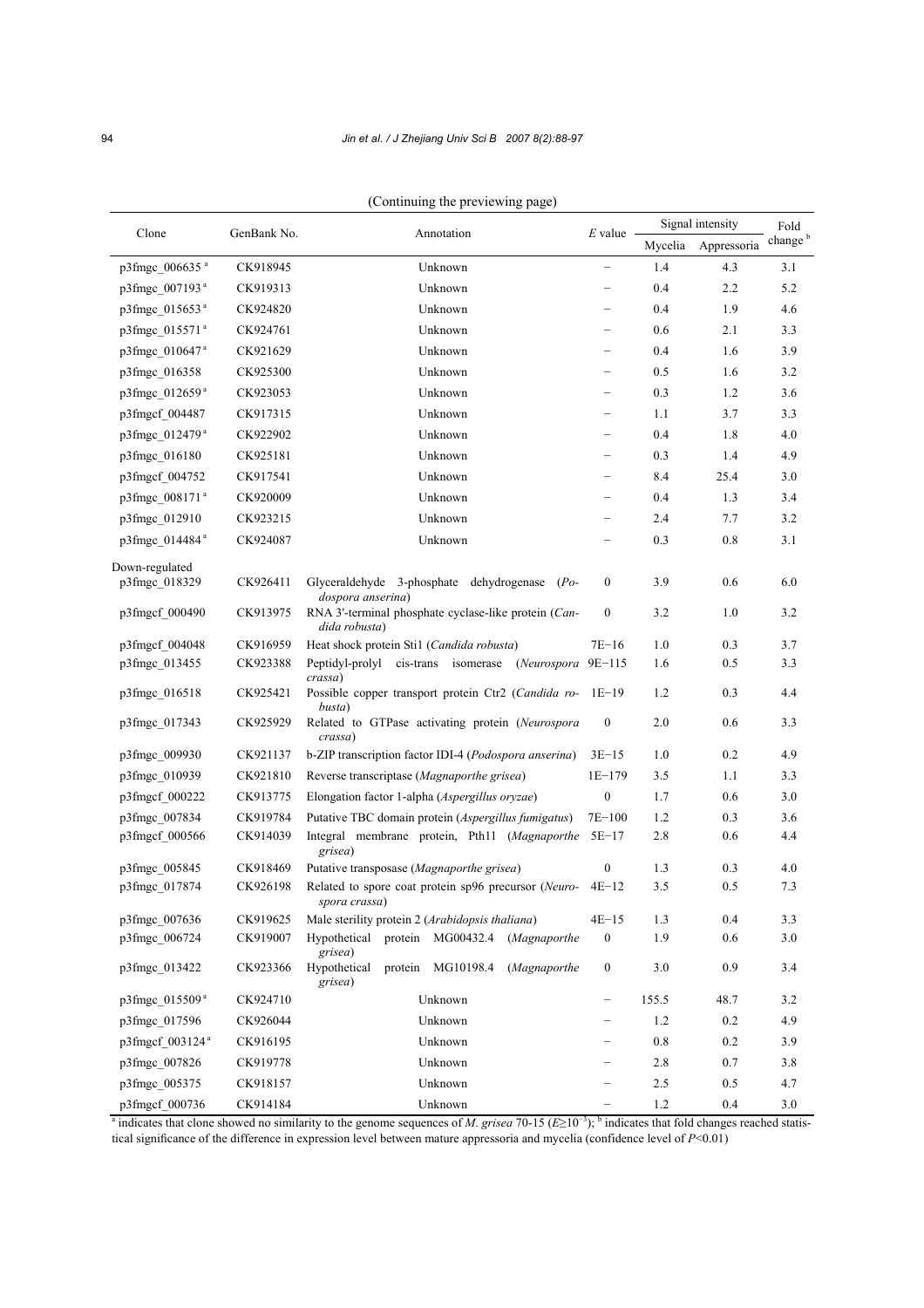| GenBank No. | Annotation                                  | MY             | MA         |             |
|-------------|---------------------------------------------|----------------|------------|-------------|
| CK918905    | <b>SGT1</b>                                 | 6.4            | 21.        | N<br>с      |
| CK917797    | Phospholipid metabolism [<br>relate gene    | 0.9            | 3.3        | N<br>C      |
| CK926361    | G protein ß subunit                         | 0.9            | 28         | N<br>с      |
| CK919831    | <b>MPG1</b>                                 | 0 <sub>4</sub> | 1.5        | N<br>C      |
| CK926422    | UVI-1                                       | 03             |            | N<br>C      |
| CK922573    | Signal recognition<br>particle related gene |                |            | N           |
| CK925364    | Integral membrane<br>related gene           | 0.4<br>0.4     | 1.6<br>1.3 | с<br>N<br>C |
| CK926411    | <b>GAPDH</b>                                | 3.9            | 0.6        | N<br>C      |
| CK914039    | PTH11                                       |                |            | N           |
| CK923388    | PPIase                                      | 2.8            | 0.6        | C<br>N      |
| CK921137    | b-ZIP transcription<br>factor               | 1.6<br>1.0     | 0.5<br>0.2 | C<br>N<br>С |
|             | rRNA                                        |                |            | 28S<br>85   |

**Fig.5 Confirmation of cDNA array data by Northern blot analysis of differentially expressed genes in** *M***.**  *grisea*

MY: Mycelia; MA: Mature appressoria; N: Northern blot; C: cDNA array nARVOL value

# **DISCUSSION**

# **Metabolism changes related to appressorium turgor**

Strong turgor in appressorium allows a penetration peg to invade the host tissue. Accumulation of high concentration glycerol in appressorium was considered to be the main cause of turgor (de Jong *et al*., 1997). Glycerol is a degradation product of triacyglycerol, and can also come from gluconeogenesis demonstrated by a mutant research of gene *ICL1* encoding isocitrate lyase in *M*. *grisea* (Thines *et al*., 2000; Wang *et al*., 2003). We also found a homologue of pyruvate carboxylase involved in gluconeogenesis up-regulated in mature appressoria. The gene might be related to glycerol production involved in turgor accumulation and still remained to verify its function in appressoria.

Some carbohydrates such as glycogen also participate in turgor generation in appressoria (Talbot, 2003). We found up-regulation of phospholipid metabolism-related gene involved in lipid catabolism and down-regulation of glyceraldehyde 3-phosphate dehydrogenase (GAPDH) homolog involved in glycolysis in mature appressoria. Takano *et al*.(2003) also showed the down-regulation of GAPDH in developing appressoria using cDNA array analysis. All the above results might be cues of induced lipid catabolism and reduced glycolysis in appressorium development. Reduction in glycolysis in appressoria is unlikely to ensure macromolecules or carbohydrates accumulation (Talbot, 2003). It more likely reflected that the carbohydrates such as glycogen are not degraded in appressorium development and that lipid catabolism is the main source of energy and glycerol.

#### **Genes related to cell signaling of appressorium**

Cell signaling pathways regulate appressorium formation and development (Dean, 1997). *PTH11*  gene encoding a plasma membrane protein mediates appressorium formation of *M*. *grisea* (DeZwaan *et al*., 1999). Our data showed that a homologue of *PTH11* had lower expression in mature appressoria. It might imply that *PTH11* had no significant relation to appressorium maturation.

The heterotrimetric G proteins, which are composed of  $\alpha$ ,  $\beta$  and  $\gamma$  subunits, are essential in signal transduction and regulation of fungal growth and development. We found a homologue of *FGB1* encoding β subunit of G protein highly expressed in mature appressoria. Gene *FGB1* regulates Fusarium development and virulence through multiple signaling pathways (Delgado-Jarana *et al*., 2005). In this study the homologue of *FGB1* showed no significant homology to *MGB1* gene of *M*. *grisea*, which also encoded β subunit involved in appressorium formation of *M*. *grisea* (Nishimura *et al*., 2003). We believed that the homologue was a novel member of G protein β subunit of *M*. *grisea* and might be related to cell signaling in appressorium maturation.

Mitosis is regulated by signals inside cells. There is a single mitosis before appressoium formation and mitosis starts again only in infectious hyphae of *M*. *grisea* (Dean, 1997). Sgt1 protein is involved in kinetochore assembly of mitosis and regulation of adenylate cyclase activity in cAMP signal transduction pathways in eukaryotic cell (Dubacq *et al*., 2002; Steensgaard *et al*., 2004). In *M*. *grisea*, we identified a homologue of *SGT1* gene, the transcript abundance of which is highest in mature appressoria. Because there is no mitosis in appressorium maturation, up-regulation of *SGT1* might reflect activation of the cAMP pathway responsible for appressorium maturation.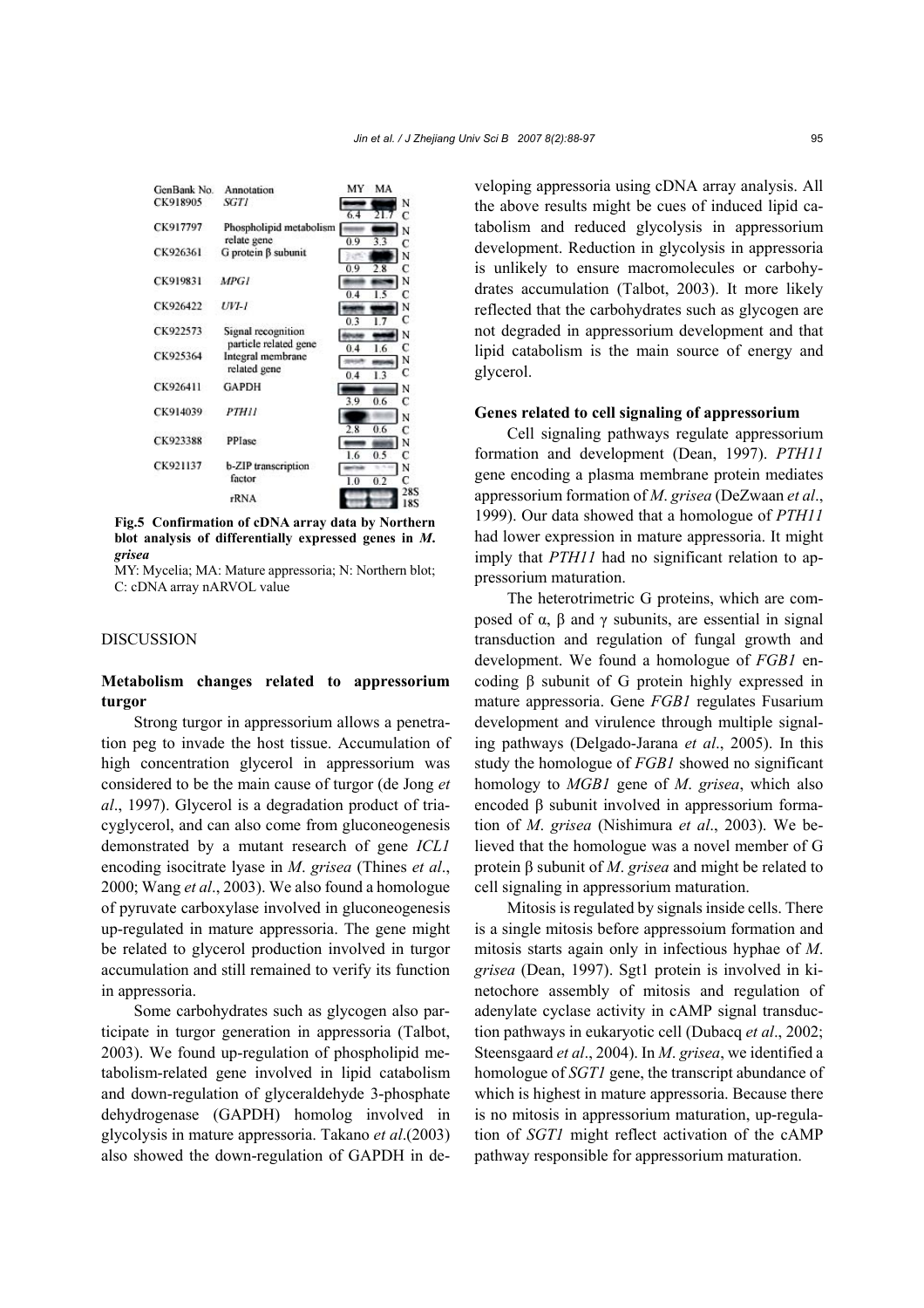# **Comparison of differentially expressed genes in appressoria with results of previous studies**

Mature appressoria is dispensable for penetration into host plant cell. We found 45 annotated genes among 77 genes differentially expressed in mature appressoria of *M*. *grisea*. We compared our annotated genes with results from previous analyses of subtracted cDNA libraries, SAGE, promotor-*egfp* (a red-shifted green fluorescent gene) fusion system, microarray in appressorium initiation, formation and maturation of *M*. *grisea* (Banno *et al*., 2003; Irie *et al*., 2003; Kamakura *et al*., 1999; Lu *et al*., 2005; Takano *et al*., 2003). Thirty-nine annotated genes were isolated in mature appressoria for the first time in this study, besides 8 homologues of hydrophobin, metallothionein, dTDP-D-glucose 4,6-dehydratase, UVI-1, PPIase, GAPDH, integral membrane protein Pth11, elongation factor 1-alpha and hypothetical protein MG09618.4 identified in previous studies on appressorium development of *M*. *grisea*. Among the 8 genes, some genes such as PPIase might be novel homologues different from previous studies. We found four genes encoding different ribosomal proteins up-regulated in mature appressoria, but a gene encoding elongation factor 1-alpha was up-regulated in mycelia and down-regulated in mature appressoria. A similar phenomenon was also found in previous study. It was possible that the translational machinery was not identical between appressoria and mycelia (Takano *et al*., 2003).

#### **References**

- Banno, S., Kimura, M., Tokai, T., Kasahara, S., Higa-Nishiyama, A., Takahashi-Ando, N., Hamamoto, H., Fujimura, M., Staskawicz, B.J., Yamaguchi, I., 2003. Cloning and characterization of genes specifically expressed during infection stages in the rice blast fungus. *FEMS Microbiol. Lett*., **222**(2):221-227.
- de Jong, J.C., McCormack, B.J., Smirnoff, N., Talbot, N.J., 1997. Glycerol generates turgor in rice blast. *Nature*, **389**(6648):244-245. [doi:10.1038/38418]
- Dean, R.A., 1997. Signal pathways and appressorium morphogenesis. *Annu. Rev. Phytopathol.*, **35**(1):211-234. [doi:10.1146/annurev.phyto.35.1.211]
- Dean, R.A., Talbot, N.J., Ebbole, D.J., Farman, M.L., Mitchell, T.K., Orbach, M.J., Thon, M., Kulkarni, R., Xu, J.R., Pan, H., *et al*., 2005. The genome sequence of the rice blast fungus *Magnaporthe grisea*. *Nature*, **434**(7036):980-986. [doi:10.1038/nature03449]
- Delgado-Jarana, J., Martínez-Rocha, A.L., Roldán-Rodriguez, R., Roncero, M.I., Di Pietro, A., 2005. *Fusarium ox-*

*ysporum* G-protein beta subunit Fgb1 regulates hyphal growth, development, and virulence through multiple signalling pathways. *Fungal Genet. Biol.*, **42**(1):61-72. [doi:10.1016/j.fgb.2004.10.001]

- Deng, Y., Dong, H., Jin, Q., Dai, C., Fang, Y., Liang, S., Wang, K., Shao, J., Lou, Y., Shi, W., *et al*., 2006. Analysis of expressed sequence tag data and gene expression profiles involved in conidial germination of *Fusarium oxysporum*. *Appl. Environ. Microbiol.*, **72**(2):1667-1671. [doi:10. 1128/AEM.72.2.1667-1671.2006]
- DeZwaan, T.M., Carroll, A.M., Valent, B., Sweigard, J.A., 1999. *Magnaporthe grisea* pth11p is a novel plasma membrane protein that mediates appressorium differentiation in response to inductive substrate cues. *Plant Cell*, **11**(10):2013-2030. [doi:10.1105/tpc.11.10.2013]
- Dong, H.T., Li, W., Alvarez, S.P., Luo, H., Deng, Y., Jin, Q., Dai, C., Montero, D.C., Fang, Y., Shao, J., *et al*., 2005. Large-scale identification of ESTs from *Nicotiana tabacum* by normalized cDNA library sequencing. *Med. Hypotheses Res*., **2**(3):481-496.
- Dubacq, C., Guerois, R., Courbeyrette, R., Kitagawa, K., Mann, C., 2002. Sgt1p contributes to cyclic AMP pathway activity and physically interacts with the adenylyl cyclase Cyr1p/Cdc35p in budding yeast. *Eukaryot. Cell*, **1**(4):568-582. [doi:10.1128/EC.1.4.568-582.2002]
- Ebbole, D.J., Jin, Y., Thon, M., Pan, H., Bhattarai, E., Thomas, T., Dean, R., 2004. Gene discovery and gene expression in the rice blast fungus, *Magnaporthe grisea*: analysis of expressed sequence tags. *Mol. Plant Microbe Interact*., **17**(12):1337-1347.
- Guo, X., Dong, H., Zheng, K., Luo, H., Tan, X., Fang, Y., Wang, Y., Deng, Y., Dai, C., Luo, Y., *et al*., 2005. Gene expression profiling under different photoperiod-/thermoconditions in a photoperiod-/thermo-sensitive genic male sterile line of rice (*Oryza sativa* L.). *Chin. Sci. Bull.*, **50**(22):2509-2513 (in Chinese).
- Irie, T., Matsumura, H., Terauchi, R., Saitoh, H., 2003. Serial analysis of gene expression (SAGE) of *Magnaporthe grisea*: genes involved in appressorium formation. *Mol. Genet. Genomics*, **270**(2):181-189. [doi:10.1007/s00438- 003-0911-6]
- Jantasuriyarat, C., Gowda, M., Haller, K., Hatfield, J., Lu, G., Stahlberg, E., Zhou, B., Li, H., Kim, H., Yu, Y., *et al*., 2005. Large-scale identification of expressed sequence tags involved in rice and rice blast fungus interaction. *Plant Physiol.*, **138**(1):105-115. [doi:10.1104/pp.104. 055624]
- Kamakura, T., Xiao, J.Z., Choi, W.B., Kochi, T., Yamaguchi, S., Teraoka, T., Yamaguchi, I., 1999. cDNA subtractive cloning of genes expressed during early stage of appressorium formation by *Magnaporthe grisea*. *Biosci. Biotechnol. Biochem.*, **63**(8):1407-1413. [doi:10.1271/bbb. 63.1407]
- Lee, Y.H., Dean, R.A., 1994. Hydrophobicity of contact surface induces appressorium formation in *Magnaporthe griesa*. *FEMS Microbiol. Lett.*, **115**(1):71-76. [doi:10.1111/j.1574-6968.1994.tb06616.x]